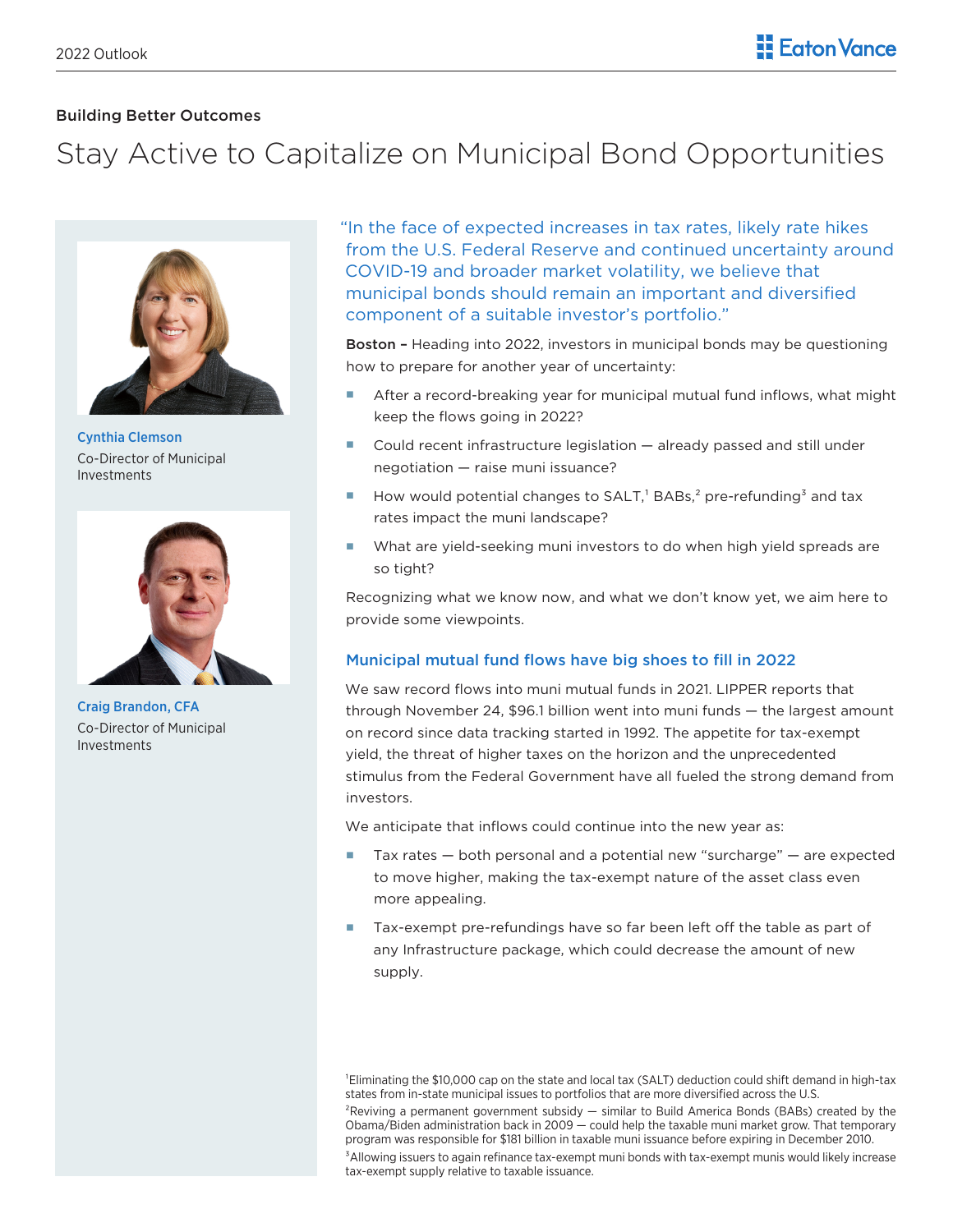



Source: Thomson Reuters Municipal Market Data. Date Range: Nov 2007-Nov 2021. Flow data provided by ICI.

On the other hand, inflows could slow because of:

- Yield fatigue. Rates are low across all fixed income markets, and valuations are generally stretched. Will investors refuse to put new money to work for such low yields?
- COVID resurgence. Countries all over the world are implementing renewed lockdowns in response to the Omicron variant.
- Federal Reserve misstep. Inflation turning out be more permanent than transitory could widen credit spreads and cause investors to switch from inflows to outflows in the face of uncertainty.

While many outcomes are possible in 2022, we will keep an eye on investor demand for munis at these levels, along with potential tax changes and whether muni yields follow Treasury rates higher.

## COVID stimulus and infrastructure funding have boosted municipal coffers

State and local governments became flush with cash after funds were disseminated from the March 2020 CARES Act, December 2020 COVID Relief Bill and the March 2021 American Rescue Plan. More recently, the November 2021 Infrastructure Investment and Jobs Act (IIJA) approved significant funding for much needed projects: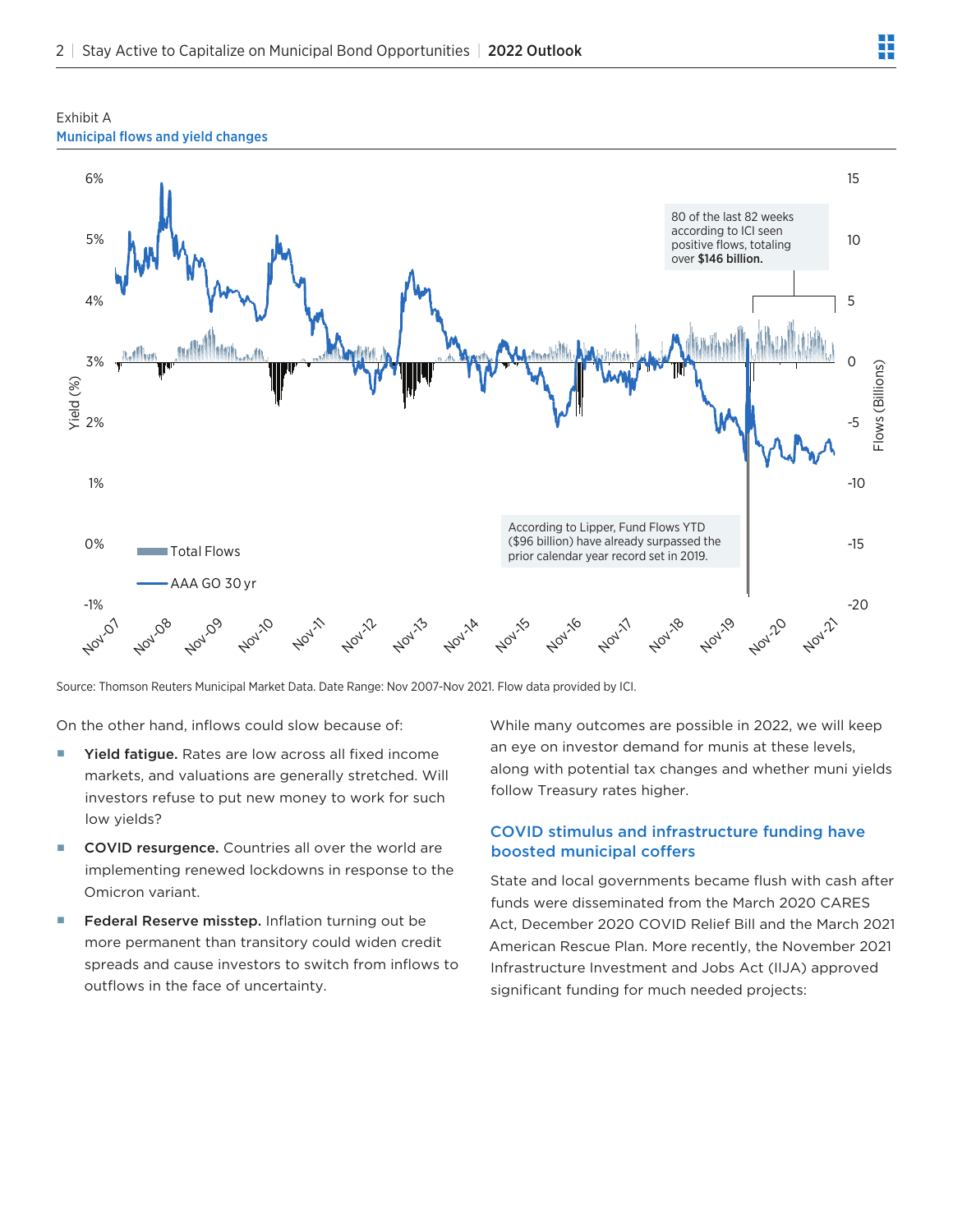### Exhibit B

## Overview of legislation and municipal related spending in relief bills

|                                  | Infrastructure Investment<br>and Jobs Act (Nov. 2021) | <b>American Rescue Plan</b><br>(Mar 2021) | <b>COVID Relief Bill</b><br>(Dec. 2020) | <b>CARES Act</b><br>(Mar. 2020) |
|----------------------------------|-------------------------------------------------------|-------------------------------------------|-----------------------------------------|---------------------------------|
| <b>Total Muni Market Support</b> | \$550 million                                         | \$650 million                             | \$157 million                           | \$347 million                   |
| <b>States</b>                    | \$136                                                 | \$408                                     | \$30                                    | \$169                           |
| Locals                           | $\qquad \qquad -$                                     | \$182                                     | \$30                                    | \$164                           |
| Community based orgs.            | $- -$                                                 | $- -$                                     | $- -$                                   | \$1                             |
| <b>Not for Profits</b>           | $\overline{\phantom{m}}$                              | \$0.8                                     | \$15                                    | $-\,-$                          |
| <b>Healthcare</b>                | --                                                    | \$13                                      | \$4                                     | \$108                           |
| <b>Primary/Sec Education</b>     | $\qquad \qquad -$                                     | \$137                                     | \$58                                    | \$25                            |
| <b>Higher education</b>          | $\overline{\phantom{m}}$                              | \$40                                      | \$26                                    | \$17                            |
| Airports/Ports                   | \$42                                                  | \$11                                      | \$2                                     | \$10                            |
| Surface transit                  | \$110                                                 | $\overline{\phantom{m}}$                  | \$10                                    | $-\,-$                          |
| <b>Mass transit</b>              | \$39                                                  | \$30                                      | \$14                                    | \$25                            |
| <b>Other Transportation</b>      | \$78                                                  | \$2                                       | \$2                                     | $- -$                           |
| Housing                          | $-\,-$                                                | \$39                                      | \$25                                    | $-\,-$                          |
| <b>Utilities</b>                 | \$143                                                 | $- -$                                     | $- -$                                   | $ -$                            |

Source: U.S. Congress, J.P. Morgan. Note: Sum of individual sector amounts may not add up to aggregate total due to double counting, as much of the capital is shared across sectors.

With room for infrastructure improvement across the U.S., we think the IIJA is a strong step forward in helping to alleviate many of the most serious problems.

Municipalities will likely be eager to put the money to work, albeit spread out over multiple years. We expect that will play for some time to come — especially if negotiations around expenditures and revenues in the budget reconciliation bill can be resolved, which would allow the passage of the Build Back Better (BBB) legislation to come in early 2022.

## Opportunities and risks in the year ahead

Again, valuations in the muni market are mostly stretched, so we think investors would be better served by staying defensive on duration and credit. We still see potential opportunity in sectors that show wider spreads, such as hospitals and transportation. But generally speaking, taking a defensive stance is our view for 2022.

Taxable munis have been a major theme over the past couple of years and could once again prove to add value in portfolios as:

 Taxable equivalent yields on tax-exempt munis are below taxable yields on several parts of the yield curve.

- If tax rates rise, corporations and insurance companies could be buyers of taxable munis once again.
- Build America Bonds 2.0 have been left out of infrastructure negotiations so far, but as long as rates remain low, municipalities should continue to use taxable muni issuance for putting program funding to work.

Bottom line: We are cautiously optimistic on munis in 2022. Staying active and ready to capitalize on any market dislocations or opportunities could be vital in the months ahead. We appreciate that the rate environment is challenging. But in the face of expected increases in tax rates, likely rate hikes from the U.S. Federal Reserve and continued uncertainty around COVID-19 and broader market volatility, we believe that municipal bonds should remain an important and diversified component of a suitable investor's portfolio.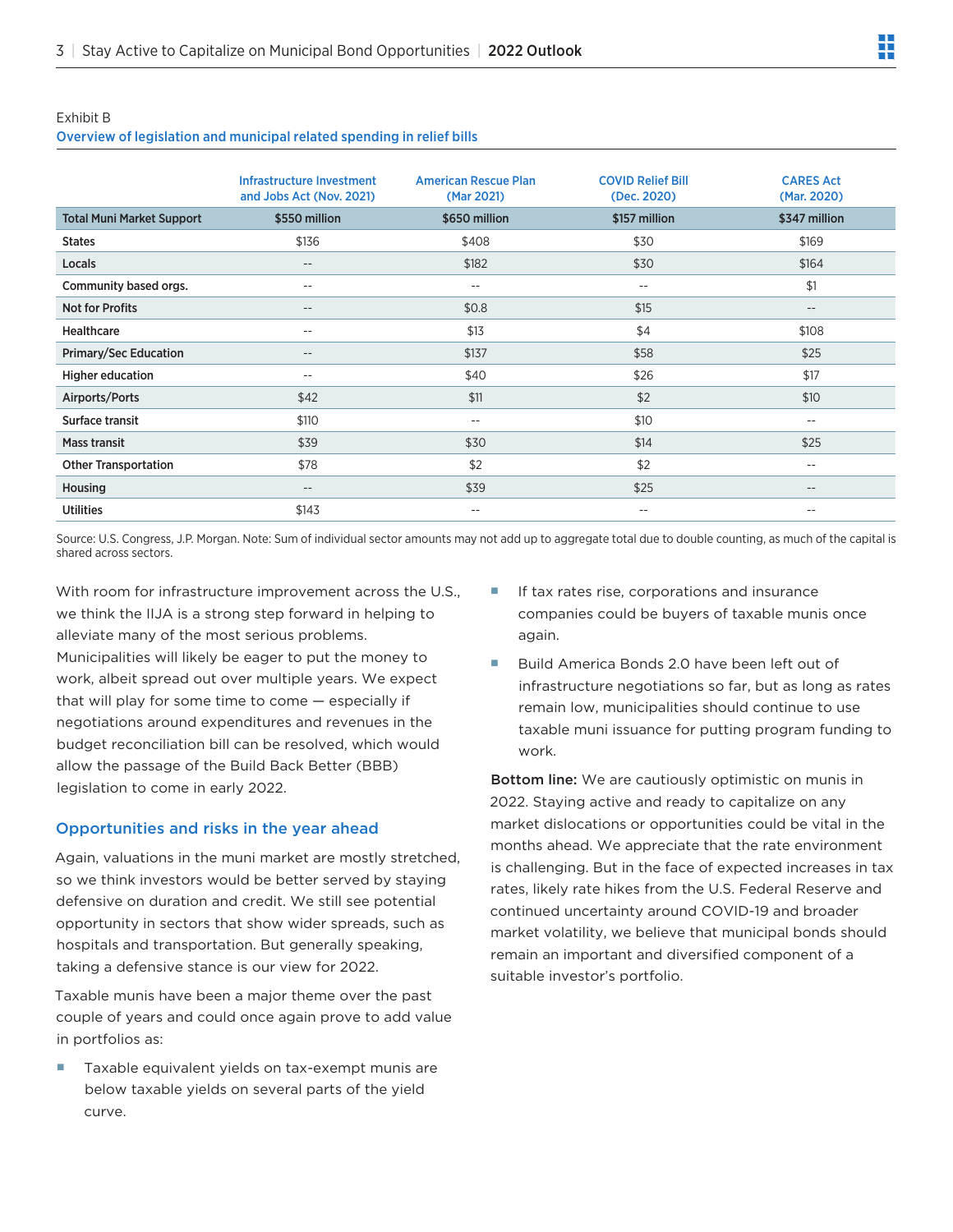## Risk Considerations

Investing entails risks and there can be no assurance that any strategy will achieve profits or avoid incurring losses.

Municipal Bonds – An imbalance in supply and demand in the municipal market may result in valuation uncertainties and greater volatility, less liquidity, widening credit spreads and a lack of price transparency in the market. There generally is limited public information about municipal issuers. Investments in income securities may be affected by changes in the creditworthiness of the issuer and are subject to the risk of nonpayment of principal and interest. The value of income securities also may decline because of real or perceived concerns about the issuer's ability to make principal and interest payments. As interest rates rise, the value of certain income investments is likely to decline. Investments involving higher risk do not necessarily mean higher return potential. Diversification cannot ensure a profit or eliminate the risk of loss. Debt securities are subject to risks that the issuer will not meet its payment obligations. Low rated or equivalent unrated debt securities of the type in which a strategy will invest generally offer a higher return than higher rated debt securities, but also are subject to greater risks that the issuer will default. Unrated bonds are generally regarded as being speculative..

## Important Information

### Date-of Data: December 27, 2021

There is no guarantee that any investment strategy will work under all market conditions, and each investor should evaluate their ability to invest for the long-term, especially during periods of downturn in the market.

A separately managed account may not be appropriate for all investors. Separate accounts managed according to the particular Strategy may include securities that may not necessarily track the performance of a particular index. A minimum asset level is required. For important information about the investment managers, please refer to Form ADV Part 2.

The views and opinions and/or analysis expressed are those of the author or the investment team as of the date of preparation of this material and are subject to change at any time without notice due to market or economic conditions and may not necessarily come to pass. Furthermore, the views will not be updated or otherwise revised to reflect information that subsequently becomes available or circumstances existing, or changes occurring, after the date of publication. The views expressed do not reflect the opinions of all investment personnel at Morgan Stanley Investment Management (MSIM) and its subsidiaries and affiliates (collectively "the Firm"), and may not be reflected in all the strategies and products that the Firm offers.

Forecasts and/or estimates provided herein are subject to change and may not actually come to pass. Information regarding expected market returns and market outlooks is based on the research, analysis and opinions of the authors or the investment team. These conclusions are speculative in nature, may not come to pass and are not intended to predict the future performance of any specific strategy or product the Firm offers. Future results may differ significantly depending on factors such as changes in securities or financial markets or general economic conditions.

This material has been prepared on the basis of publicly available information, internally developed data and other third-party sources believed to be reliable. However, no assurances are provided regarding the reliability of such information and the Firm has not sought to independently verify information taken from public and third-party sources.

This material is a general communication, which is not impartial and all information provided has been prepared solely for informational and educational purposes and does not constitute an offer or a recommendation to buy or sell any particular security or to adopt any specific investment strategy. The information herein has not been based on a consideration of any individual investor circumstances and is not investment advice, nor should it be construed in any way as tax, accounting, legal or regulatory advice. To that end, investors should seek independent legal and financial advice, including advice as to tax consequences, before making any investment decision.

The Firm does not provide tax advice. The tax information contained herein is general and is not exhaustive by nature. It was not intended or written to be used, and it cannot be used by any taxpayer, for the purpose of avoiding penalties that may be imposed on the taxpayer. Each Jurisdiction tax laws are complex and constantly changing. You should always consult your own legal or tax professional for information concerning your individual situation.

Charts and graphs provided herein are for illustrative purposes only. Past performance is no guarantee of future results.

The indexes are unmanaged and do not include any expenses, fees or sales charges. It is not possible to invest directly in an index. Any index referred to herein is the intellectual property (including registered trademarks) of the applicable licensor. Any product based on an index is in no way sponsored, endorsed, sold or promoted by the applicable licensor and it shall not have any liability with respect thereto. This material is not a product of Morgan Stanley's Research Department and should not be regarded as a research material or a recommendation.

The Firm has not authorized financial intermediaries to use and to distribute this material, unless such use and distribution is made in accordance with applicable law and regulation. Additionally, financial intermediaries are required to satisfy themselves that the information in this material is appropriate for any person to whom they provide this material in view of that person's circumstances and purpose. The Firm shall not be liable for, and accepts no liability for, the use or misuse of this material by any such financial intermediary.

This material may be translated into other languages. Where such a translation is made this English version remains definitive. If there are any discrepancies between the English version and any version of this material in another language, the English version shall prevail.

The whole or any part of this material may not be directly or indirectly reproduced, copied, modified, used to create a derivative work, performed, displayed, published, posted, licensed, framed, distributed or transmitted or any of its contents disclosed to third parties without the Firm's express written consent. This material may not be linked to unless such hyperlink is for personal and non-commercial use. All information contained herein is proprietary and is protected under copyright and other applicable law.

Eaton Vance is part of Morgan Stanley Investment Management. Morgan Stanley Investment Management is the asset management division of Morgan Stanley.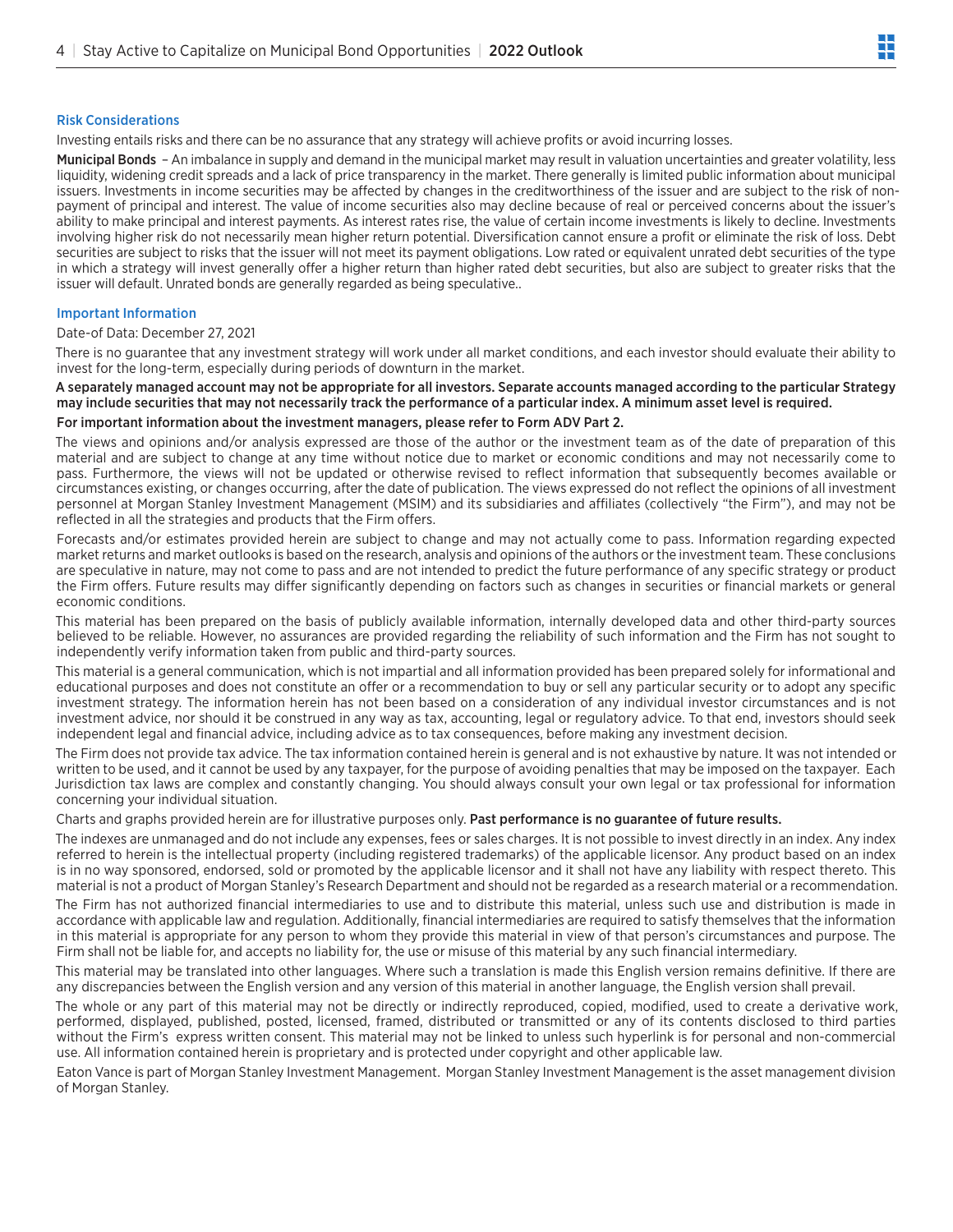## **Distribution**

This material is only intended for and will only be distributed to persons resident in jurisdictions where such distribution or availability would not be contrary to local laws or regulations. MSIM, the asset management division of Morgan Stanley (NYSE: MS), and its affiliates have arrangements in place to market each other's products and services. Each MSIM affiliate is regulated as appropriate in the jurisdiction it operates. MSIM's affiliates are: Eaton Vance Management (International) Limited, Eaton Vance Advisers International Ltd, Calvert Research and Management, Eaton Vance Management, Parametric Portfolio Associates LLC, Atlanta Capital Management LLC, Eaton Vance Management International (Asia) Pte. Ltd.

This material has been issued by any one or more of the following entities:

## EMEA:

This material is for Professional Clients/Accredited Investors only.

In the EU, MSIM and Eaton Vance materials are issued by MSIM Fund Management (Ireland) Limited ("FMIL"). FMIL is regulated by the Central Bank of Ireland and is incorporated in Ireland as a private company limited by shares with company registration number 616661 and has its registered address at The Observatory, 7-11 Sir John Rogerson's Quay, Dublin 2, D02 VC42, Ireland.

Outside the EU, MSIM materials are issued by Morgan Stanley Investment Management Limited (MSIM Ltd) is authorized and regulated by the Financial Conduct Authority. Registered in England. Registered No. 1981121. Registered Office: 25 Cabot Square, Canary Wharf, London E14 4QA.

In Switzerland, MSIM materials are issued by Morgan Stanley & Co. International plc, London (Zurich Branch) Authorized and regulated by the Eidgenössische Finanzmarktaufsicht ("FINMA"). Registered Office: Beethovenstrasse 33, 8002 Zurich, Switzerland.

Outside the US and EU, Eaton Vance materials are issued by Eaton Vance Management (International) Limited ("EVMI") 125 Old Broad Street, London, EC2N 1AR, UK, which is authorized and regulated in the United Kingdom by the Financial Conduct Authority.

Italy: MSIM FMIL (Milan Branch), (Sede Secondaria di Milano) Palazzo Serbelloni Corso Venezia, 16 20121 Milano, Italy. The Netherlands: MSIM FMIL (Amsterdam Branch), Rembrandt Tower, 11th Floor Amstelplein 11096HA, Netherlands. France: MSIM FMIL (Paris Branch), 61 rue de Monceau 75008 Paris, France. Spain: MSIM FMIL (Madrid Branch), Calle Serrano 55, 28006, Madrid, Spain.

### Middle East:

Dubai: MSIM Ltd (Representative Office, Unit Precinct 3-7th Floor-Unit 701 and 702, Level 7, Gate Precinct Building 3, Dubai International Financial Centre, Dubai, 506501, United Arab Emirates. Telephone: +97 (0)14 709 7158).

EVMI utilizes a third-party organization in the Middle East, Wise Capital (Middle East) Limited ("Wise Capital"), to promote the investment capabilities of Eaton Vance to institutional investors. For these services, Wise Capital is paid a fee based upon the assets that Eaton Vance provides investment advice to following these introductions.

U.S.: A separately managed account may not be appropriate for all investors. Separate accounts managed according to the Strategy include a number of securities and will not necessarily track the performance of any index. Please consider the investment objectives, risks and fees of the Strategy carefully before investing. A minimum asset level is required. For important information about the investment managers, please refer to Form ADV Part 2.

Please consider the investment objectives, risks, charges and expenses of the funds carefully before investing. The prospectuses contain this and other information about the funds. To obtain a prospectus for the Morgan Stanley funds please download one at morganstanley. com/im or call 1-800-548-7786 for the Eaton Vance and Calvert Funds please download one at https://funds.eatonvance.com/openend-mutual-fund-documents.php or contact your financial professional. Please read the prospectus carefully before investing.

Morgan Stanley Distribution, Inc. serves as the distributor for Morgan Stanley Funds.

Eaton Vance Distributors, Inc. ("EVD"), serves as the distributor for Eaton Vance and Calvert Funds.

Hong Kong: This material has been issued by Morgan Stanley Asia Limited for use in Hong Kong and shall only be made available to "professional investors" as defined under the Securities and Futures Ordinance of Hong Kong (Cap 571). The contents of this material have not been reviewed nor approved by any regulatory authority including the Securities and Futures Commission in Hong Kong. Accordingly, save where an exemption is available under the relevant law, this material shall not be issued, circulated, distributed, directed at, or made available to, the public in Hong Kong. Singapore: This material should not be considered to be the subject of an invitation for subscription or purchase, whether directly or indirectly, to the public or any member of the public in Singapore other than (i) to an institutional investor under section 304 of the Securities and Futures Act, Chapter 289 of Singapore ("SFA"); (ii) to a "relevant person" (which includes an accredited investor) pursuant to section 305 of the SFA, and such distribution is in accordance with the conditions specified in section 305 of the SFA; or (iii) otherwise pursuant to, and in accordance with the conditions of, any other applicable provision of the SFA. This publication has not been reviewed by the Monetary Authority of Singapore. Eaton Vance Management International (Asia) Pte. Ltd. ("EVMIA") holds a Capital Markets Licence under the Securities and Futures Act of Singapore ("SFA") to conduct, among others, fund management, is an exempt Financial Adviser pursuant to the Financial Adviser Act Section 23(1)(d) and is regulated by the Monetary Authority of Singapore ("MAS"). Eaton Vance Management, Eaton Vance Management (International) Limited and Parametric Portfolio Associates® LLC holds an exemption under Paragraph 9, 3rd Schedule to the SFA in Singapore to conduct fund management activities under an arrangement with EVMIA and subject to certain conditions. None of the other Eaton Vance group entities or affiliates holds any licences, approvals or authorisations in Singapore to conduct any regulated or licensable activities and nothing in this material shall constitute or be construed as these entities or affiliates holding themselves out to be licensed, approved, authorised or regulated in Singapore, or offering or marketing their services or products. Australia: This publication is disseminated in Australia by Morgan Stanley Investment Management (Australia) Pty Limited ACN: 122040037, AFSL No. 314182, which accept responsibility for its contents. This publication, and any access to it, is intended only for "wholesale clients" within the meaning of the Australian Corporations Act. EVMI is exempt from the requirement to hold an Australian financial services license under the Corporations Act in respect of the provision of financial services to wholesale clients as defined in the Corporations Act 2001 (Cth) and as per the ASIC Corporations (Repeal and Transitional) Instrument 2016/396. Calvert Research and Management, ARBN 635 157 434 is regulated by the U.S. Securities and Exchange Commission under U.S. laws which differ from Australian laws. Calvert Research and Management is exempt from the requirement to hold an Australian financial services license in accordance with class order 03/1100 in respect of the provision of financial services to wholesale clients in Australia.